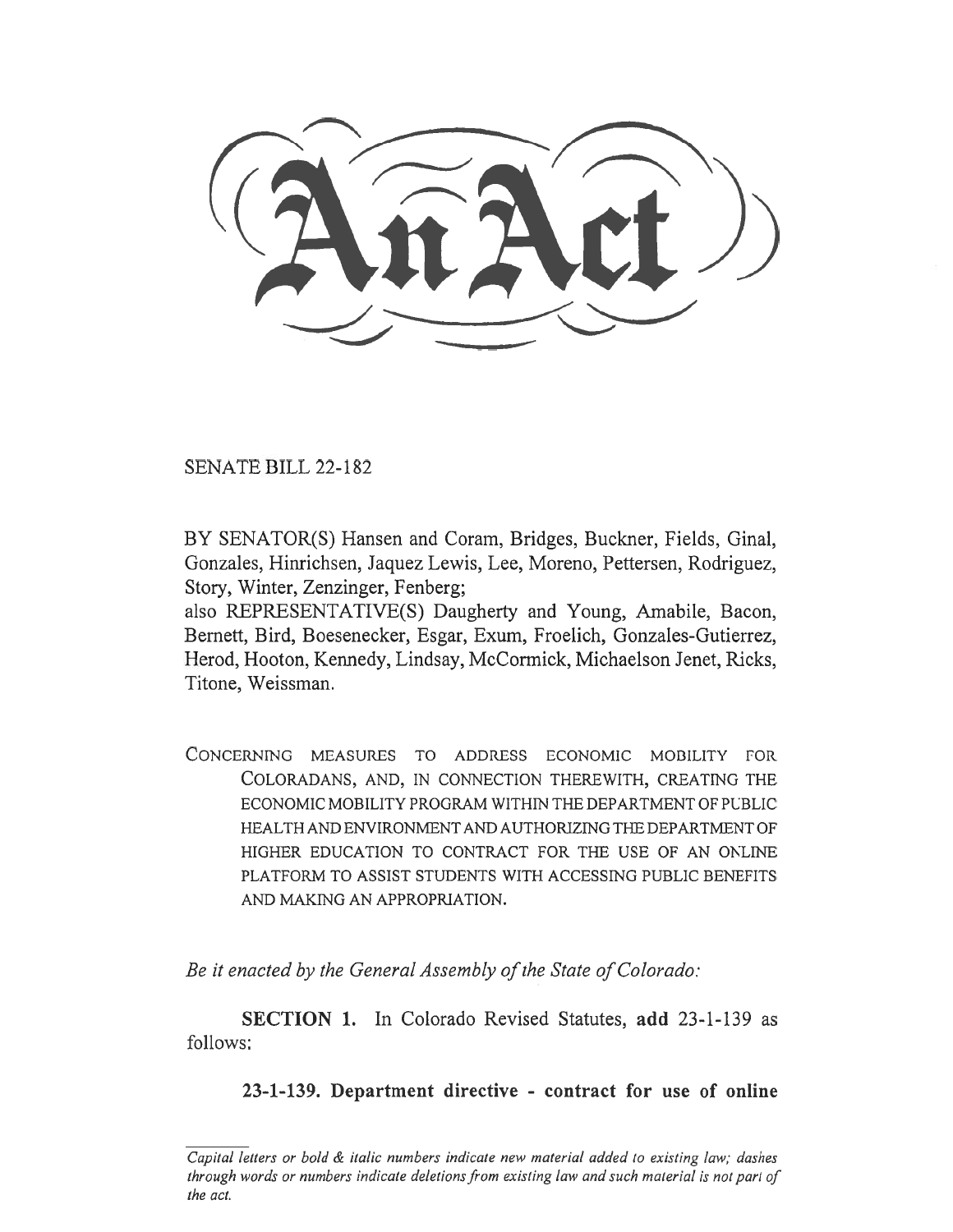platform for public benefits. THE DEPARTMENT SHALL CONTRACT FOR AND FACILITATE THE USE OF AN ONLINE PLATFORM BY ANY INSTITUTION OF HIGHER EDUCATION IN COLORADO, WHETHER PUBLIC OR PRIVATE, IN ORDER TO ASSIST STUDENTS IN ACCESSING PUBLIC BENEFITS. INDIVIDUAL INSTITUTIONS THAT USE THE ONLINE PLATFORM THAT THE DEPARTMENT CONTRACTS FOR ARE REQUIRED TO CONTRIBUTE FINANCIALLY FOR USE OF THE PLATFORM.

SECTION 2. In Colorado Revised Statutes, add part 19 to article 20.5 of title 25 as follows:

#### PART 19

## ECONOMIC MOBILITY PROGRAM

25-20.5-1901. Economic mobility program - creation - fund reporting - legislative declaration. (1) THE GENERAL ASSEMBLY HEREBY FINDS AND DECLARES THAT:

(a) THE COVID-19 PANDEMIC HAS HAD DEVASTATING ECONOMIC AND HEALTH CONSEQUENCES ACROSS THE STATE;

(b) THE COVID-19 PANDEMIC HAS SPECIFICALLY DISPROPORTIONATELY IMPACTED FAMILIES AND INDIVIDUALS EARNING LOW OR NO INCOME AND EXACERBATED PRE-EXISTING DISPARITIES;

(c) ECONOMIC MOBILITY ACTIVITIES, SUCH AS TAX CREDITS AND OTHER INVESTMENTS IN FINANCIAL WELL-BEING, IMPROVE FAMILY RESILIENCY AND LONG-TERM HEALTH AND EDUCATIONAL OUTCOMES FOR COLORADANS AND THEIR FAMILIES;

(d) TAX CREDITS FOR FAMILIES AND INDIVIDUALS EARNING LOW OR NO INCOME ARE ASSOCIATED WITH FEWER ADVERSE CHILDHOOD EVENTS, REDUCED INFANT MORTALITY, REDUCED CHILD MALTREATMENT, REDUCED TRAUMA, AND BETTER CHILDHOOD NUTRITION. INCOME FROM TAX CREDITS LEADS TO BENEFITS AT VIRTUALLY EVERY STAGE OF LIFE, AND CHILDREN IN FAMILIES RECEIVING THE TAX CREDITS ARE HEALTHIER, DO BETTER IN SCHOOL, ARE LIKELIER TO ATTEND COLLEGE, AND CAN BE EXPECTED TO EARN MORE AS ADULTS.

### PAGE 2-SENATE BILL 22-182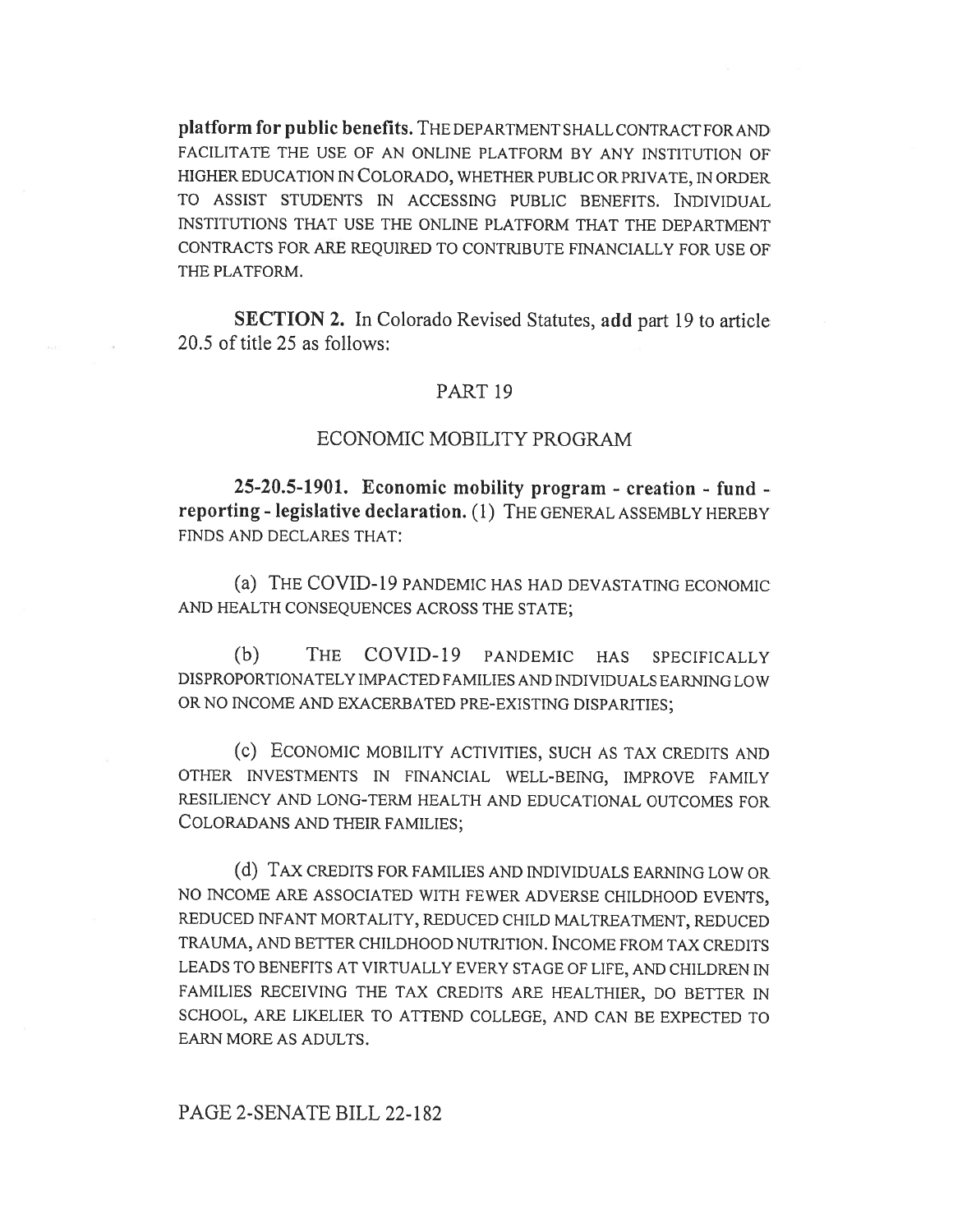(e) TAX CREDITS ALSO SUPPORT LOCAL ECONOMIES;

(f) PROGRAMS AND SERVICES TO INCREASE AWARENESS AND UPTAKE OF ASSISTANCE PROGRAMS, SUCH AS TAX CREDITS AVAILABLE TO LOW OR NO INCOME FAMILIES AND INDIVIDUALS, WILL RESPOND TO THE COVID-19 PANDEMIC'S NEGATIVE IMPACT IN ALL COMMUNITIES; AND

(g) THE PROGRAM CREATED IN THIS SECTION AND SERVICES DESCRIBED IN THIS SECTION ARE IMPORTANT GOVERNMENT SERVICES.

(2) SUBJECT TO AVAILABLE APPROPRIATIONS, THE DEPARTMENT SHALL DEVELOP AND IMPLEMENT THE ECONOMIC MOBILITY PROGRAM, REFERRED TO IN THIS SECTION AS THE "PROGRAM", TO IMPROVE HEALTH AND EDUCATIONAL OUTCOMES ASSOCIATED WITH REDUCED POVERTY AND IMPROVED ECONOMIC MOBILITY FOR COLORADANS.

(3) (a) THE ECONOMIC MOBILITY PROGRAM FUND, REFERRED TO IN THIS SECTION AS THE "FUND", IS HEREBY CREATED IN THE STATE TREASURY. THE FUND CONSISTS OF MONEY TRANSFERRED TO THE FUND PURSUANT TO SUBSECTION (3)(d) OF THIS SECTION, ALL PRIVATE AND PUBLIC MONEY RECEIVED THROUGH GIFTS, GRANTS, OR DONATIONS THAT IS TRANSMITTED TO THE STATE TREASURER AND CREDITED TO THE FUND, AND ANY OTHER MONEY THAT THE GENERAL ASSEMBLY MAY APPROPRIATE OR TRANSFER TO THE FUND.

(b) THE STATE TREASURER SHALL CREDIT ALL INTEREST AND INCOME DERIVED FROM THE DEPOSIT AND INVESTMENT OF MONEY IN THE FUND TO THE FUND.

(c) SUBJECT TO ANNUAL APPROPRIATION BY THE GENERAL ASSEMBLY, THE DEPARTMENT MAY EXPEND MONEY FROM THE FUND FOR IMPLEMENTATION OF THE PROGRAM AND FOR THE FOLLOWING PURPOSES:

(I) OUTREACH AND ENGAGEMENT OF AND BY PARTNERS WHO HAVE DIRECT CONNECTIONS WITH FAMILIES AND LOW-WAGE INDIVIDUALS AND WITH HISTORICALLY DISADVANTAGED COMMUNITIES TO PROMOTE AWARENESS AND UPTAKE OF ECONOMIC SUPPORTS, INCLUDING TAX CREDITS;

(II) FACILITATING COMMUNICATION, TRAINING, AND TECHNICAL ASSISTANCE AMONG STATE AGENCY PARTNERS, PUBLIC HEALTH AGENCIES,

## PAGE 3-SENATE BILL 22-182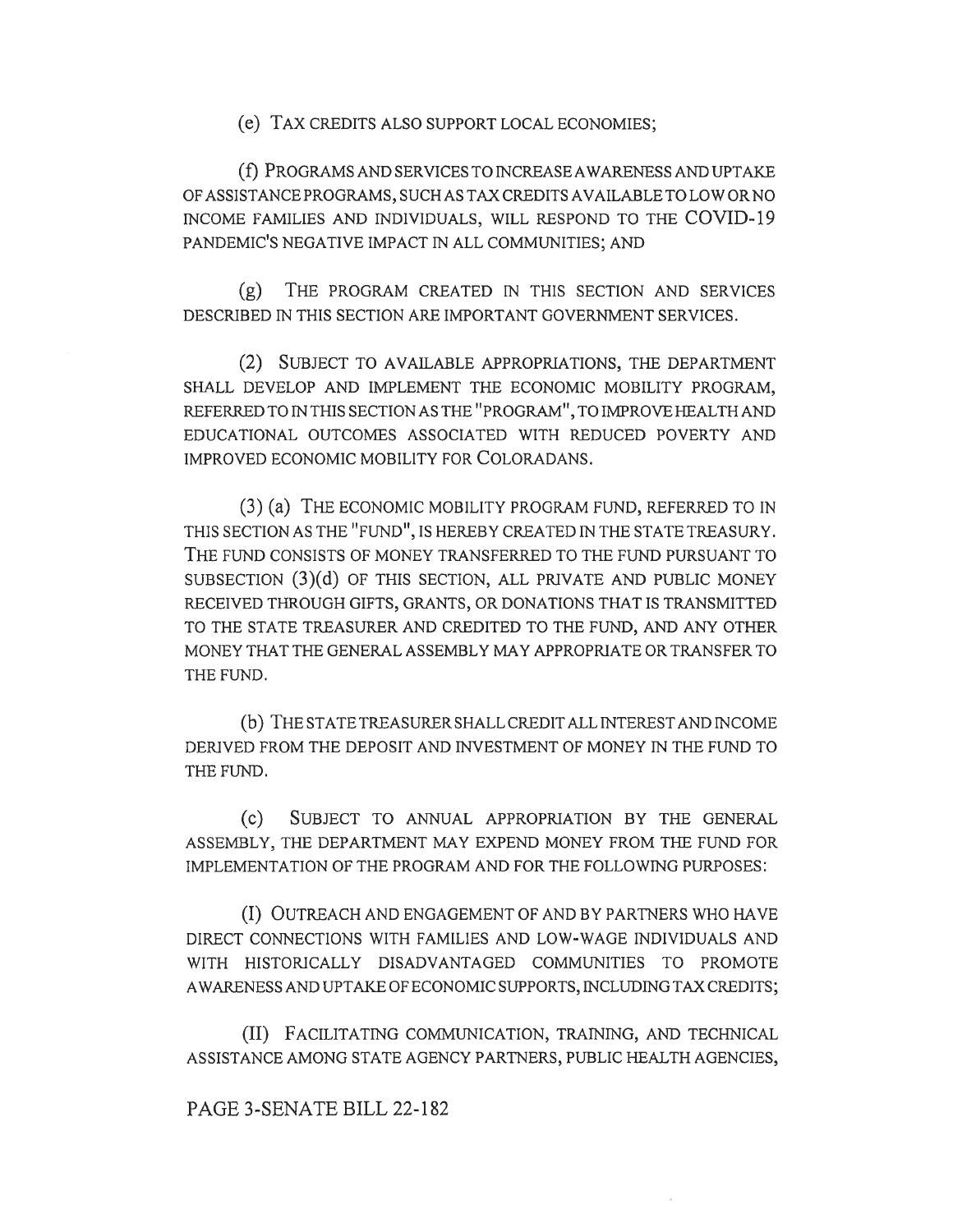AND COMMUNITY-BASED ORGANIZATIONS SUPPORTING ECONOMIC MOBILITY;

(III) GRANTS TO NONPROFITS, LOCAL PUBLIC HEALTH AGENCIES, AND OTHER COMMUNITY-BASED ORGANIZATIONS WHO ASSIST INDIVIDUALS WITH ACCESSING ECONOMIC SUPPORTS, INCLUDING THOSE PROVIDING FREE LOW-INCOME TAX FILING SERVICES THROUGH INTERNAL REVENUE SERVICE CERTIFIED VOLUNTEER INCOME TAX ASSISTANCE SITES;

(IV) GRANTS TO SUPPORT ENHANCED INFRASTRUCTURE TO IMPROVE ACCESS TO FREE TAX FILING ASSISTANCE AND OTHER ECONOMIC SUPPORTS THROUGH DEVELOPMENT OF ONLINE PLATFORMS THAT PROVIDE LINKAGES TO SERVICES;

(V) DEVELOPMENT AND DISSEMINATION OF COMMUNICATIONS MATERIALS RELATED TO ECONOMIC MOBILITY PROVIDING INFORMATION ON ELIGIBILITY AND DIRECTING COLORADANS TO RESOURCES TO BE ABLE TO ACCESS ECONOMIC SUPPORTS, INCLUDING TAX CREDITS;

(VI) GENERAL OPERATING EXPENSES, AND DIRECT AND INDIRECT PROGRAM COSTS; AND

(VII) EVALUATION OF EVIDENCED-BASED AND PROMISING PRACTICES IN ECONOMIC MOBILITY STRATEGIES.

(d) ON JULY 1, 2022, THE STATE TREASURER SHALL TRANSFER FOUR MILLION DOLLARS FROM THE ECONOMIC RECOVERY AND RELIEF CASH FUND CREATED IN SECTION 24-75-228 (2)(a) TO THE FUND. MONEY TRANSFERRED TO THE FUND PURSUANT TO THIS SUBSECTION (3)(d) IS SUBJECT TO THE REQUIREMENTS FOR OBLIGATING AND EXPENDING MONEY RECEIVED UNDER THE FEDERAL "AMERICAN RESCUE PLAN ACT OF 2021", PUB.L. 117-2, AS AMENDED, AND AS DEFINED IN THE FEDERAL TREASURY FINAL RULE.

(4) THE DEPARTMENT AND ANY ENTITY THAT RECEIVES MONEY FROM THE DEPARTMENT SHALL COMPLY WITH THE COMPLIANCE, REPORTING, RECORD-KEEPING, AND PROGRAM EVALUATION REQUIREMENTS ESTABLISHED BY THE OFFICE OF STATE PLANNING AND BUDGETING AND THE STATE CONTROLLER IN ACCORDANCE WITH SECTION 24-75-226 (5).

SECTION 3. Appropriation. (1) For the 2022-23 state fiscal year, \$1,799,570 is appropriated to the department of public health and

# PAGE 4-SENATE BILL 22-182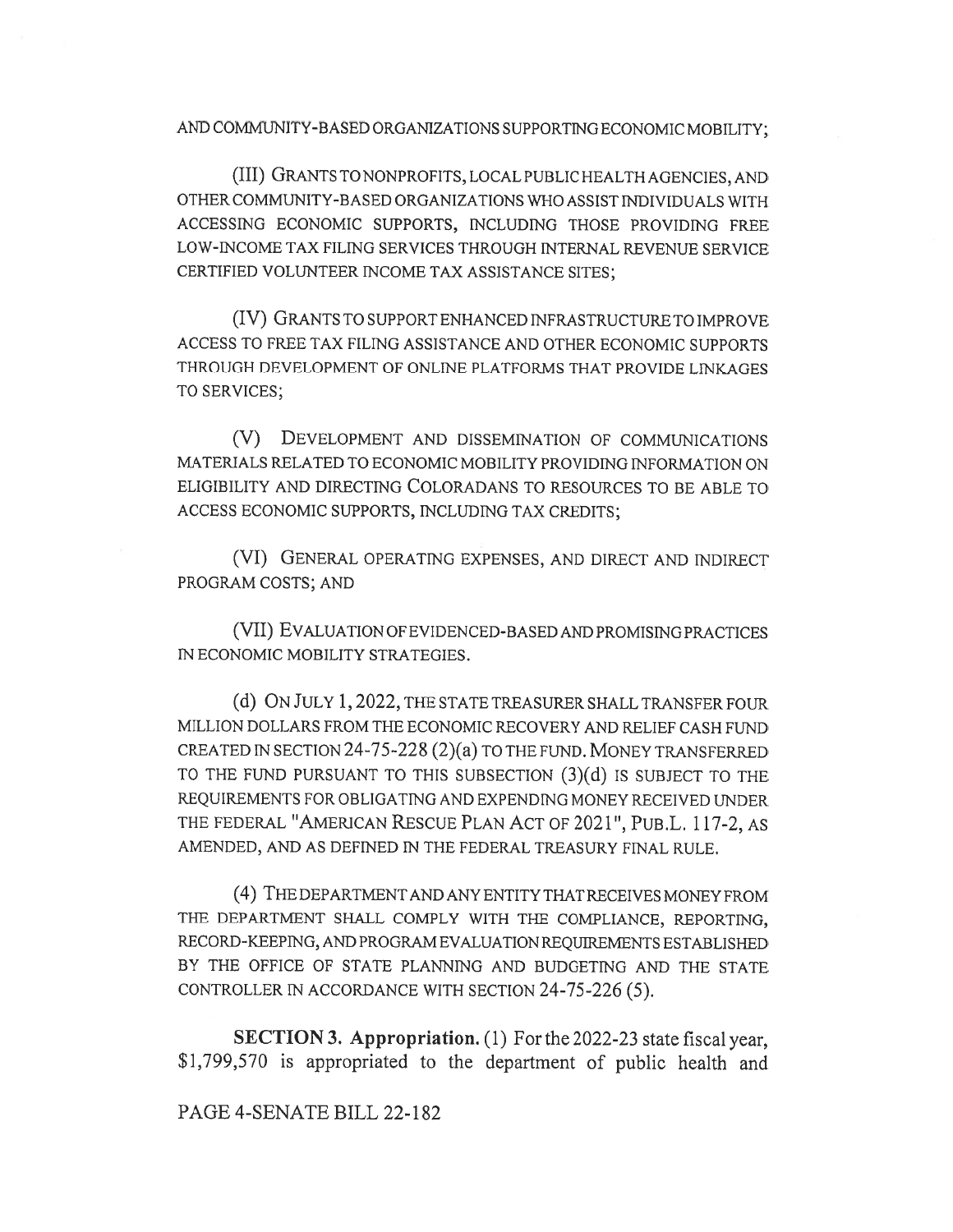environment for use by the prevention services division. This appropriation is from the economic mobility program fund created in section 25-20.5-1901 (3)(a), C.R.S. To implement this act, the division may use this appropriation as follows:

(a) \$1,720,060 for maternal and child health, which amount is based on an assumption that the division will require an additional 1.9 FTE; and

(b) \$79,510 for administration, which amount is based on an assumption that the division will require an additional 1.2 FTE.

(2) For the 2022-23 state fiscal year, \$171,000 is appropriated to the department of higher education. This appropriation is from the general fund. To implement this act, the department may use this appropriation for an online program to assist students in accessing public benefits.

SECTION 4. Safety clause. The general assembly hereby finds,